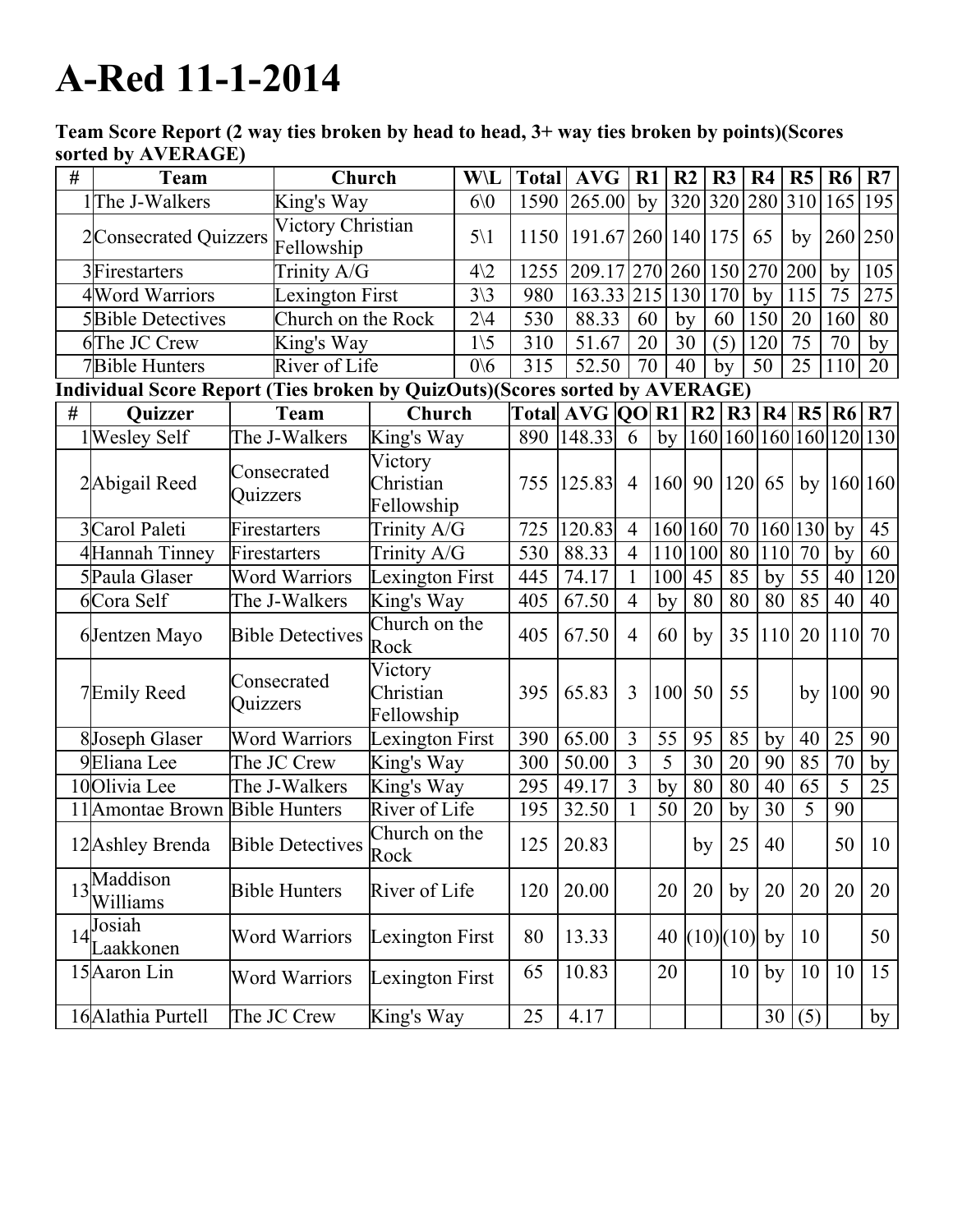## A-Green 11-1-2014

Team Score Report (2 way ties broken by head to head, 3+ way ties broken by points)(Scores sorted by AVERAGE)

| # | <b>Team</b>                                                                 |                                          | Church                 |                                 | W\L                        | <b>Total</b>   | <b>AVG</b>      | R1             |     | R <sub>2</sub> | R3   | R <sub>4</sub> | R <sub>5</sub> | R <sub>6</sub> | R7  |
|---|-----------------------------------------------------------------------------|------------------------------------------|------------------------|---------------------------------|----------------------------|----------------|-----------------|----------------|-----|----------------|------|----------------|----------------|----------------|-----|
|   | Victory Christian<br>1 Word Warriors<br>Fellowship                          |                                          |                        | 70 <sub>0</sub>                 | 910                        | 130.00 100 155 |                 |                |     | 100            | 175  | 95             | 160            | 125            |     |
|   | 2Believer's Rock A 2<br>My Church                                           |                                          |                        | $6\backslash1$                  | 815                        | 116.43         |                 | 190            | 110 | 60             | 120  | 125            | 135            | 75             |     |
|   | 3Chozen<br>True Life                                                        |                                          |                        | $4\backslash3$                  | 605                        | 86.43          |                 | 60             | 140 | 100            | 10   | 110            | 75             | 110            |     |
|   | 4Believer's Rock A 3                                                        |                                          | My Church              |                                 | $4\backslash3$             | 545            | 77.86           |                | 95  | 5              | 10   | 130            | 75             | 190            | 40  |
|   | Victory Christian<br><b>5Bible Bosses</b><br>Fellowship                     |                                          |                        | $4\backslash3$                  | 540                        | 77.14          |                 | 70             | 40  | 55             | 95   | 75             | 130            | 75             |     |
|   | <b>6God's Quizzing Kids</b>                                                 |                                          | New Beginnings         |                                 | $\overline{2}\backslash 5$ | 440            | 62.86           |                | 10  | 110            | 90   | 30             | 40             | 60             | 100 |
|   | 7Believer's Rock A 1<br>My Church                                           |                                          |                        | $1\backslash 6$                 | 85                         | 12.14          |                 | 10             | 20  | 10             | (10) | 10             | 25             | 20             |     |
|   | <b>8Believer's Rock A 4</b><br>My Church                                    |                                          |                        |                                 | $0\vee 7$                  | 80             | 11.43           |                | 20  | 20             | 20   |                | 10             |                | 10  |
|   | Individual Score Report (Ties broken by QuizOuts)(Scores sorted by AVERAGE) |                                          |                        |                                 |                            |                |                 |                |     |                |      |                |                |                |     |
| # | Quizzer                                                                     |                                          | <b>Team</b>            | Church                          |                            |                | Total AVG QO R1 |                |     | R <sub>2</sub> | R3   | R4             | R5             | R6             | R7  |
|   | 1 <sup>T</sup> revor Hansen                                                 |                                          | <b>Word Warriors</b>   | Victory Christian<br>Fellowship |                            |                | 600 85.71       | $\overline{3}$ | 80  | 100            | 70   | 120            | 65             | 100            | 65  |
|   | 2Olivia Moore                                                               | A <sub>2</sub>                           | <b>Believer's Rock</b> | My Church                       |                            | 550            | 78.57           | $\overline{4}$ | 100 | 75             | 60   | <sup>110</sup> | 95             | <b>110</b>     |     |
|   | 3Joshua Stein                                                               | <b>Bible Bosses</b>                      |                        | Victory Christian<br>Fellowship |                            | 480            | 68.57           | $\mathbf{1}$   | 60  | 40             | 60   | 75             | 80             | 100            | 65  |
|   | 4Amelia Evans                                                               | Chozen                                   |                        | True Life                       |                            | 475            | 67.86           | $\overline{3}$ | 60  | 110            | 50   | 10             | 80             | 55             | 110 |
|   | 5Sidney Hansen                                                              | <b>Word Warriors</b>                     |                        | Victory Christian<br>Fellowship |                            |                | 310 44.29       |                | 20  | 55             | 30   | 55             | 30             | 60             | 60  |
|   | 6 Isaac Moore                                                               | Believer's Rock<br>A <sub>2</sub>        |                        | My Church                       |                            | 265            | 37.86           | $\overline{2}$ | 90  | 35             |      | 10             | 30             | 25             | 75  |
|   | 7Jasmine Antonio                                                            | God's Quizzing<br>Kids                   |                        | New Beginnings                  |                            | 210            | 30.00           |                | 10  | 60             | 30   | 20             |                | 60             | 30  |
|   | 7Emily Rhodus                                                               | <b>Believer's Rock</b><br>A <sub>3</sub> |                        | My Church                       |                            | 210            | 30.00           |                |     | 40(15)         | 20   | 70             |                | 80             | 15  |
|   | 8Pilot Lukacsko                                                             | <b>Believer's Rock</b><br>A <sub>3</sub> |                        | My Church                       |                            | 185            | 26.43           |                | 45  | 20             | 5    | 45             | 25             | 50             | (5) |
|   | 9 Alivia O'Banion                                                           | A <sub>3</sub>                           | <b>Believer's Rock</b> | My Church                       |                            | 150            | 21.43           | $\overline{1}$ | 10  |                | (15) | 15             | 50             | 60             | 30  |
|   | $10^{Molly}$<br>Lefringhouse                                                | Chozen                                   |                        | True Life                       |                            | 130            | 18.57           |                |     | 30             | 50   |                | 30             | 20             |     |
|   | 10 Hannah Marshall                                                          | Kids                                     | <b>God's Quizzing</b>  | New Beginnings                  |                            | 130            | 18.57           |                |     | 50             | 10   | 10             | 40             |                | 20  |
|   | 11 Gretchen Slone                                                           | Kids                                     | <b>God's Quizzing</b>  | New Beginnings                  |                            | 100            | 14.29           |                |     |                | 50   |                |                |                | 50  |
|   | 12 Haley Williams                                                           | A 1                                      | <b>Believer's Rock</b> | My Church                       |                            | 95             | 13.57           |                | 10  | 20             | 10   | (5)            | 10             | 30             | 20  |
|   | 13 Keyirah Johnson                                                          | A 4                                      | <b>Believer's Rock</b> | My Church                       |                            | 70             | 10.00           |                | 20  | 10             | 20   |                | 10             |                | 10  |
|   | 14 Issac Dunlap                                                             |                                          | <b>Bible Bosses</b>    | Victory Christian<br>Fellowship |                            | 65             | 9.29            |                | 10  |                |      | 20             | (5)            | 30             | 10  |